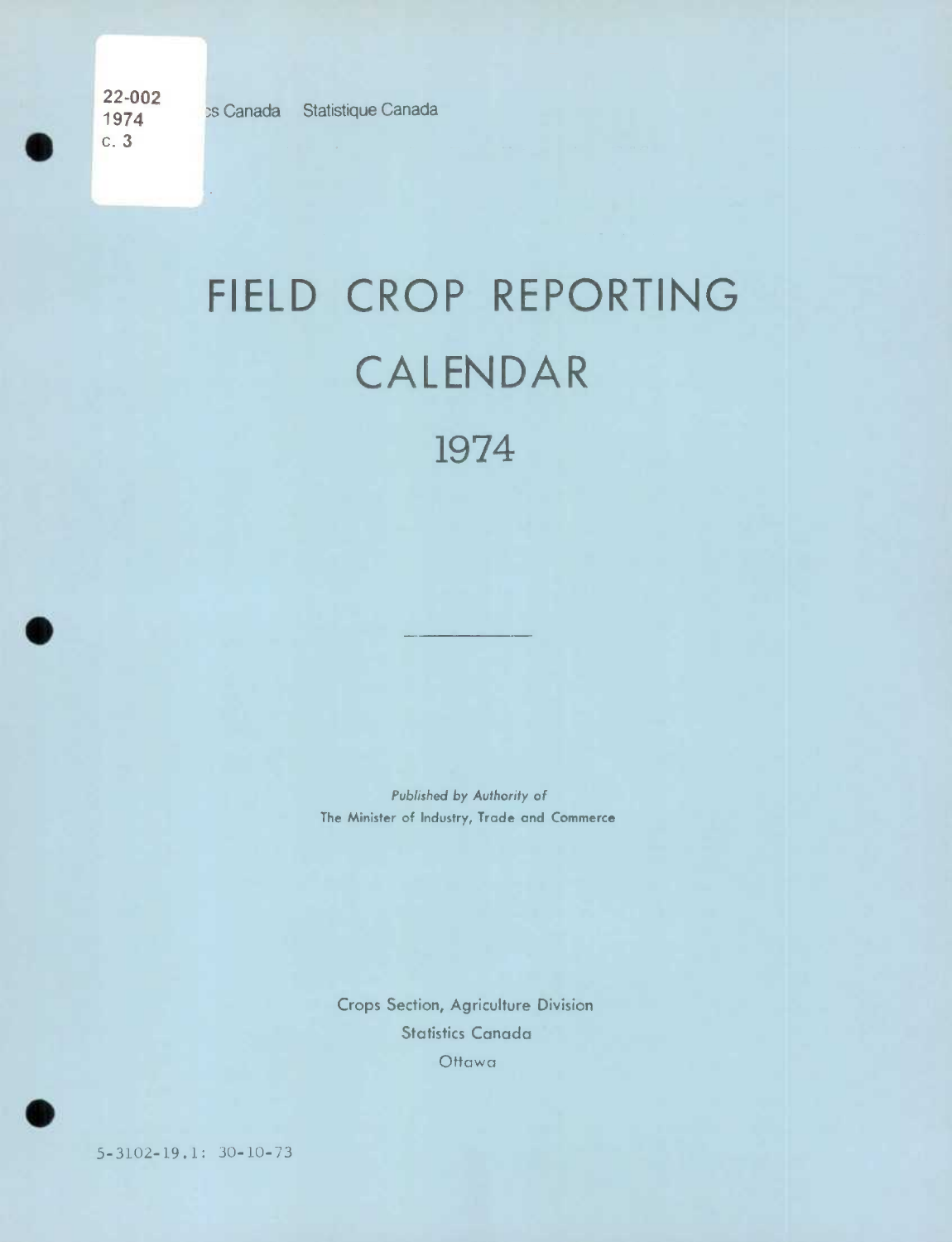## **FIELD CROP REPO**

**S** 

Note: The dates of issue and subject matter of regularly scheduled field crop reports to be released by the Agriculture Division of Statistics Canada during 1974 are listed below. All reports are issued at 3 p.m. E.S.T. or E.D.S.T. when in force.

| No.             | Date         |    | Day      | Title                                                                                                                                                                    |
|-----------------|--------------|----|----------|--------------------------------------------------------------------------------------------------------------------------------------------------------------------------|
|                 | 1974         |    |          |                                                                                                                                                                          |
| $\mathbf{1}$    | January 18   |    | Friday   | Summerfallow and Stubble, Acreage and Yield of Specified Crops,<br>Prairie Provinces.                                                                                    |
| $\overline{2}$  | April        | 5  | Friday   | Intended Acreage of Principal Field Crops.                                                                                                                               |
| 3               | April        | 19 | Friday   | Stocks of Grain at March 31.                                                                                                                                             |
| 4               | May          | 9  | Thursday | Telegraphic Crop Report - Canada.                                                                                                                                        |
| 5               | May          | 16 | Thursday | Telegraphic Crop Report - Prairie Provinces.                                                                                                                             |
| 6               | May          | 30 | Thursday | Telegraphic Crop Report - Prairie Provinces.                                                                                                                             |
| 7               | June         | 6  | Thursday | Telegraphic Crop Report $-$ Canada.                                                                                                                                      |
| 8               | June         | 14 | Friday   | Progress of Seeding; Winterkilling and Spring Condition of<br>Winter Wheat, Fall Rye, Tame Hay and Pasture; Rates of<br>Seeding.                                         |
| 9               | June         | 20 | Thursday | Telegraphic Crop Report - Prairie Provinces.                                                                                                                             |
| 10              | June         | 27 | Thursday | Telegraphic Crop Report - Canada.                                                                                                                                        |
| 11 <sup>1</sup> | July         | 11 | Thursday | Telegraphic Crop Report. Advanced Preliminary Estimates of<br>Specified Crop and Summerfallow Acreages, Prairie Provinces,<br>1974.                                      |
| 12              | July         | 18 | Thursday | Telegraphic Crop Report $-$ Canada.                                                                                                                                      |
| 13              | July         | 26 | Friday   | Preliminary Estimate of Crop and Summerfallow Acreages.                                                                                                                  |
| 14              | August       | 1  | Thursday | Telegraphic Crop Report - Prairie Provinces.                                                                                                                             |
| 15              | August       | 16 | Friday   | Stocks of Grain at July 31.                                                                                                                                              |
| 16              | August       | 22 | Thursday | Telegraphic Crop Report $-$ Canada.                                                                                                                                      |
| 17              | September 6  |    | Friday   | August Forecast of Production of Principal Field Crops.                                                                                                                  |
| 18              | September 12 |    | Thursday | Telegraphic Crop Report - Canada.                                                                                                                                        |
| 19              | October      | 4  | Friday   | September Forecast of Production of Principal Field Crops.                                                                                                               |
| 20              | November     |    |          | (Date uncertain) November Estimate of Production of Principal Field Crops,<br>Area and Condition of Fall-Sewn Crops. Progress of Harvesting<br>in the Prairie Provinces. |

5-3102-19.1

CROPS SECTION - AGR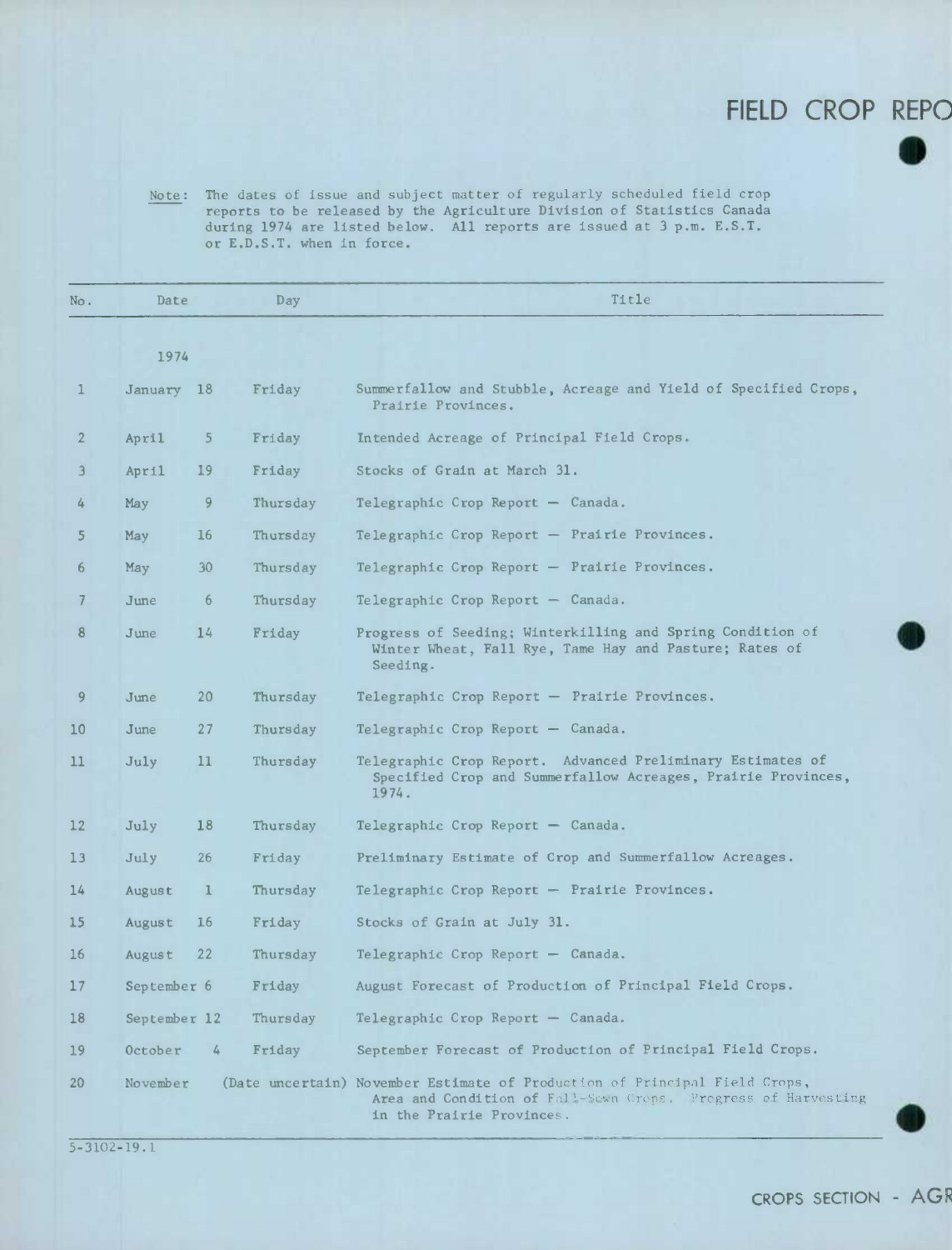RTING CALENDAR  $\bullet$ 

1974

| <b>JANUARY</b>                                                                                                                                                                                                                                                                    | <b>FEBRUARY</b>                                                                                                                                                                                                                                                     | <b>MARCH</b>                                                                                                                                                                                                                                  |
|-----------------------------------------------------------------------------------------------------------------------------------------------------------------------------------------------------------------------------------------------------------------------------------|---------------------------------------------------------------------------------------------------------------------------------------------------------------------------------------------------------------------------------------------------------------------|-----------------------------------------------------------------------------------------------------------------------------------------------------------------------------------------------------------------------------------------------|
| S<br>M<br>W<br>S<br>F                                                                                                                                                                                                                                                             | <sub>S</sub><br>S<br>M<br>W<br>F<br>Τ<br>Τ                                                                                                                                                                                                                          | S<br>S<br>W<br>т<br>F<br>M                                                                                                                                                                                                                    |
| $\overline{c}$<br>$\overline{3}$<br>4<br>5<br>$\overline{9}$<br>10<br>12<br>7<br>8<br>6<br>$\ $<br>13<br> 8 <br>16<br>17<br> 9<br> 4<br>15<br>20<br>$\overline{z}$<br>23<br>25<br>26<br>21<br>24<br>27<br>29<br>30<br>31<br>28                                                    | $\overline{c}$<br>$\overline{3}$<br>5<br>6<br>$\overline{9}$<br>$\overline{4}$<br>8<br>7<br>10<br>12<br>13<br>15<br> 1 <br> 4<br>16<br>22<br>20<br>21<br>23<br> 7<br>18<br> 9<br>25<br>28<br>24<br>26<br>27                                                         | $\overline{c}$<br>$\overline{9}$<br>$\overline{3}$<br>5<br>6<br>$\overline{4}$<br>8<br>7<br>12<br> 3<br>16<br> 0<br> 4<br>15<br>$\mathbf{H}$<br>20<br>23<br> 7<br> 8<br> 9<br>21<br>22<br>$\frac{24}{31}$<br>25<br>28<br>26<br>27<br>29<br>30 |
| <b>APRIL</b>                                                                                                                                                                                                                                                                      | <b>MAY</b>                                                                                                                                                                                                                                                          | JUNE                                                                                                                                                                                                                                          |
| S<br>M<br>T<br>W<br>Τ<br>F<br>S.                                                                                                                                                                                                                                                  | S<br>M<br>Т<br>W<br>Т<br>F<br>S                                                                                                                                                                                                                                     | M<br>F<br>S<br><sub>S</sub><br>W                                                                                                                                                                                                              |
| 5<br>$\overline{c}$<br>$\overline{\mathbf{3}}$<br>$\overline{4}$<br>1<br>6<br>10<br>12<br>9 <sup>°</sup><br>$\vert \vert$<br>13<br>$\theta$<br>7<br> 9 <br>15<br> 4<br>16<br>17<br> 8<br>20<br>$\overline{22}$<br>23<br>25<br>$\overline{21}$<br>24<br>26<br>27<br>29<br>30<br>28 | $\overline{3}$<br>$\overline{c}$<br>$\overline{4}$<br>9<br>10<br>$\begin{array}{c} \hline \end{array}$<br>$\overline{7}$<br>8<br>6<br>5<br>15<br> 6 <br>17<br> 8<br>12<br>13<br> 4<br>23<br>21<br>22<br>24<br>න<br>20<br> 9<br>30<br>31<br>28<br>29<br>27<br>$\chi$ | 6 <sup>1</sup><br>8<br>$\overline{c}$<br>3<br>5<br>4<br>7<br> 4 <br>12<br>13<br> 5<br> 0<br>$\overline{9}$<br>$\mathbf{  }$<br>20<br>21<br>16<br>17<br>19<br>22<br>18<br>$\frac{23}{30}$ 24<br>27<br>25<br>26<br>28<br>29                     |
|                                                                                                                                                                                                                                                                                   |                                                                                                                                                                                                                                                                     |                                                                                                                                                                                                                                               |
| JULY                                                                                                                                                                                                                                                                              | <b>AUGUST</b>                                                                                                                                                                                                                                                       | <b>SEPTEMBER</b>                                                                                                                                                                                                                              |
| <sub>S</sub><br>M<br>т<br><sub>S</sub><br>W<br>F<br>Т                                                                                                                                                                                                                             | <sub>S</sub><br>M<br>T.<br>W<br>F.<br>S.<br>Т                                                                                                                                                                                                                       | S<br>M<br>S<br>W<br>F<br>т                                                                                                                                                                                                                    |
| $\overline{c}$<br>$\overline{3}$<br>$\overline{4}$<br>5<br>$6 \overline{6}$<br>ı<br>$\mathbf{H}$<br>10<br>12<br>8<br>9<br>13<br>7<br> 4<br>15<br>18<br> 9<br>20<br>16<br>17<br>23<br>22<br>25<br>26<br>27<br>24<br>2 <sup>1</sup><br>28<br>30<br>29<br>31                         | $\mathbf{L}$<br>$\overline{c}$<br>$\overline{3}$<br>8<br>$\overline{9}$<br>10<br>6<br>4<br>$\overline{5}$<br>7<br> 16 <br>12<br>13<br> 4<br> 5<br> 7<br>$\mathbb{H}$<br>22<br>21<br>23<br> 9<br>20<br>24<br>18<br>26<br>27<br>28<br>25<br>29<br>30<br>31            | 6<br>5<br>$\overline{7}$<br>$\overline{3}$<br>$\overline{4}$<br>$\overline{c}$<br> 2 <br>10<br>13<br>$\overline{9}$<br>$\mid \mid$<br> 4<br>8<br> 9<br>16<br>18<br>20<br>21<br>15<br> 7<br>25<br>26<br>27<br>23<br>24<br>28<br>22<br>30<br>29 |
| <b>OCTOBER</b>                                                                                                                                                                                                                                                                    | <b>NOVEMBER</b>                                                                                                                                                                                                                                                     | <b>DECEMBER</b>                                                                                                                                                                                                                               |
| M<br>W<br>S<br>Τ<br>S<br>т<br>F                                                                                                                                                                                                                                                   | M <sub>T</sub><br>W<br>S<br>Τ<br>F<br>S.                                                                                                                                                                                                                            | M<br>W<br>S<br>Τ<br>S<br>Τ<br>F                                                                                                                                                                                                               |

ICULTURE DIVISION

.

.